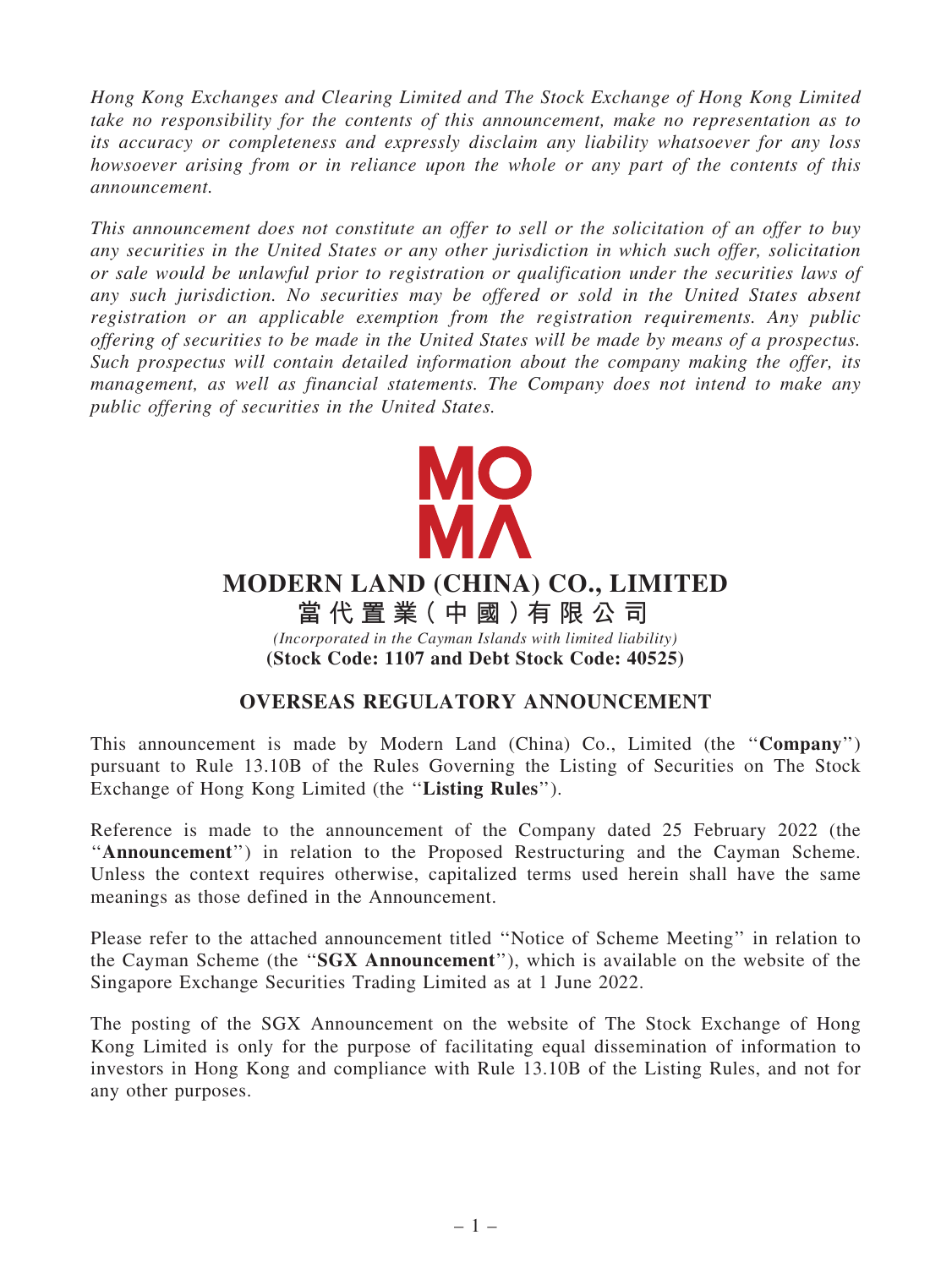The SGX Announcement does not constitute a prospectus, notice, circular, brochure or advertisement offering to sell any securities to the public in any jurisdiction, nor is it an invitation to the public to make offers to subscribe for or purchase any securities, nor is it circulated to invite offers by the public to subscribe for or purchase any securities.

The SGX Announcement must not be regarded as an inducement to subscribe for or purchase any securities of the Company, and no such inducement is intended. No investment decision should be based on the information contained in the SGX Announcement.

> By order of the Board Modern Land (China) Co., Limited Zhang Peng *President and Executive Director*

Hong Kong, 1 June 2022

*As at the date of this announcement, the Board comprises ten Directors, namely executive Directors: Mr. Zhang Lei, Mr. Zhang Peng and Mr. Chen Yin; non-executive Directors: Mr. Fan Qingguo, Mr. Tang Lunfei and Mr. Zeng Qiang; and independent non-executive Directors: Mr. Cui Jian, Mr. Hui Chun Ho, Eric, Mr. Gao Zhikai and Mr. Liu Jiaping.*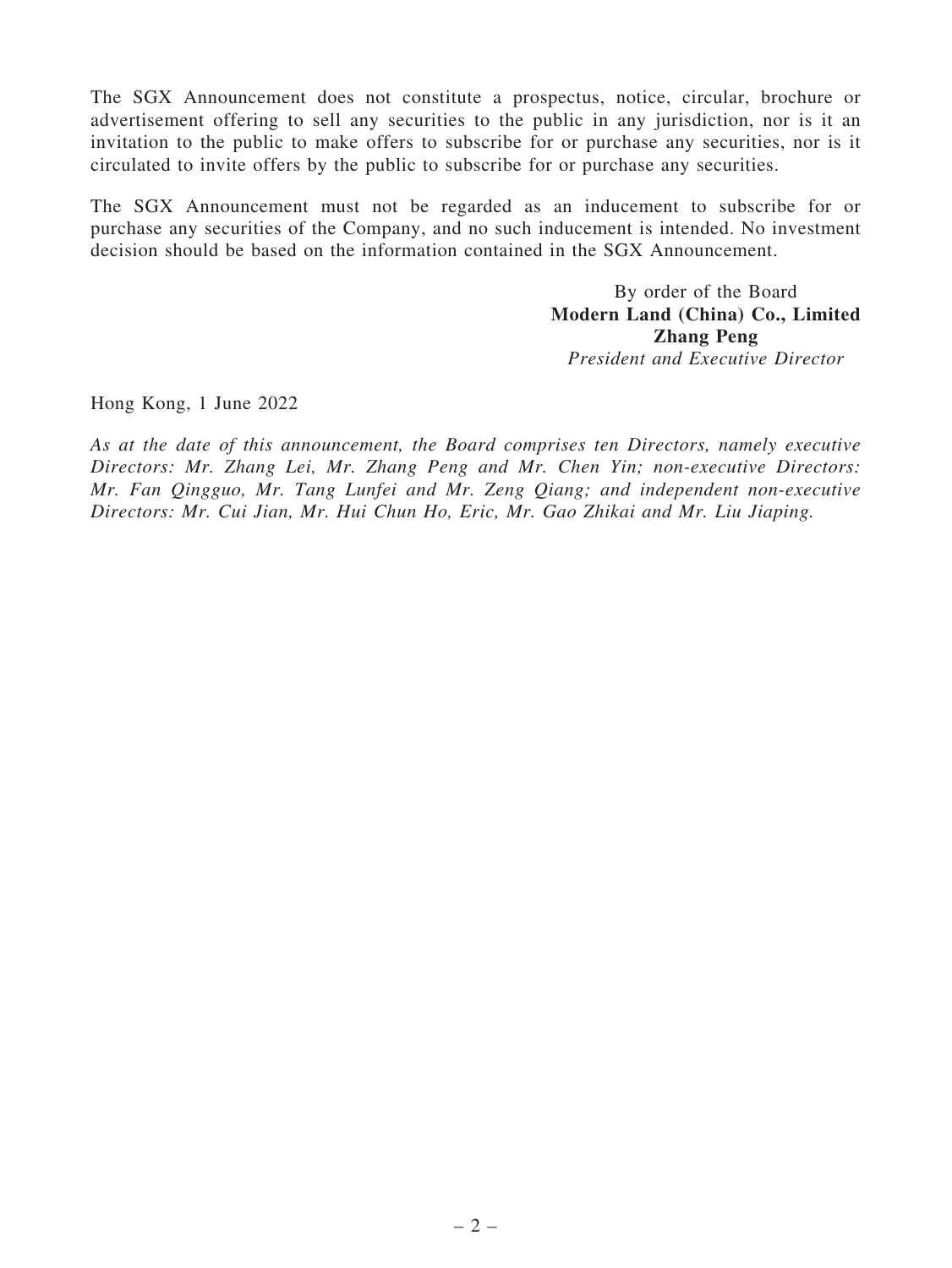*This announcement does not constitute an offer to sell or the solicitation of an offer to buy any securities in the United States or any other jurisdiction in which such offer, solicitation or sale would be unlawful prior to registration or qualification under the securities laws of any such jurisdiction. No securities may be offered or sold in the United States absent registration or an applicable exemption from the registration requirements. Any public offering of securities to be made in the United States will be made by means of a prospectus. Such prospectus will contain detailed information about the company making the offer, its management, as well as financial statements. The Company does not intend to make any public offering of securities in the United States.*



## **MODERN LAND (CHINA) CO., LIMITED**

*(Incorporated in the Cayman Islands with limited liability)* **當 代 置 業( 中 國 )有 限 公 司**

#### NOTICE OF SCHEME MEETING IN THE GRAND COURT OF THE CAYMAN ISLANDS FINANCIAL SERVICES DIVISION FSD CAUSE NO. 96 OF 2022 (ASCJ) IN THE MATTER OF SECTION 86 OF THE COMPANIES ACT (2022 REVISION) AND IN THE MATTER OF MODERN LAND (CHINA) CO., LIMITED (當代置業(中國)有限公司)

References are made to the announcements of Modern Land (China) Co., Limited (the ''Company'') dated 25 February 2022, 21 March 2022 and 24 March 2022 in relation to, among other things, the Proposed Restructuring with respect to the Existing Notes as described therein and the implementation thereof through the Cayman Scheme (the "Announcements").

Unless otherwise defined herein, terms used in this announcement have the same meanings as in the Announcements and the explanatory statement (the ''Explanatory Statement'') relating to the proposed scheme of arrangement between the Company and the Scheme Creditors (as defined therein) under section 86 of the Companies Act (2022 Revision) (the "Scheme").

NOTICE IS HEREBY GIVEN that, by an Order dated 31 May 2022 (the ''Scheme Convening Order''), the Grand Court of the Cayman Islands (the ''Court'') has directed that a meeting of Scheme Creditors (the ''Scheme Meeting'') may be convened for the purposes of considering and, if thought fit, approving the Scheme (with or without modification, addition or condition approved or imposed by the Court).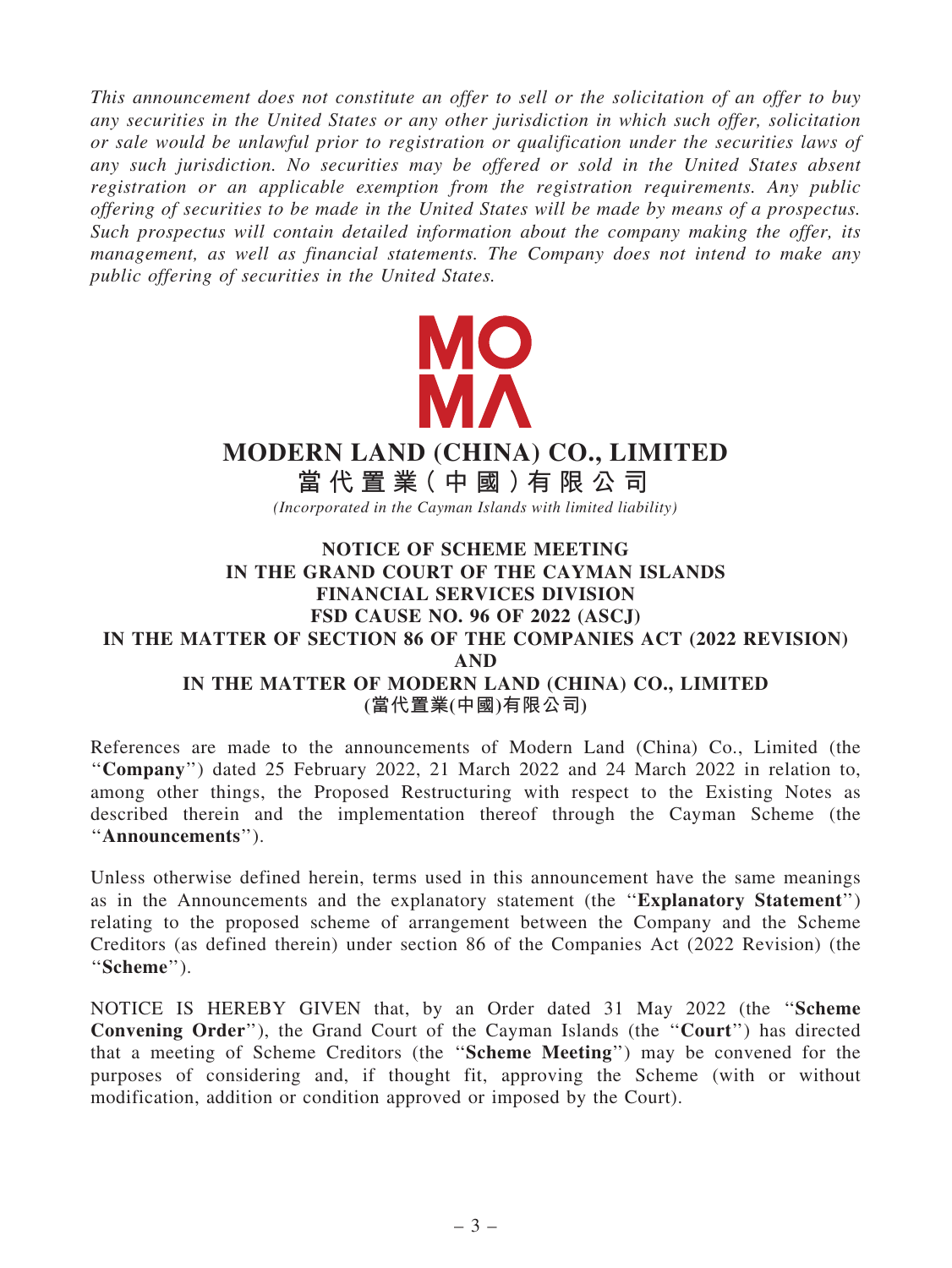The Scheme Meeting will be held at the offices of Maples and Calder at Ugland House, South Church Street, Grand Cayman KY1-1104, Cayman Islands, with any adjournment as may be necessary or appropriate, commencing at 7 a.m. (Cayman Islands time)/8 p.m. (Hong Kong time) on 29 June 2022 (subject to applicable COVID-19 restrictions, policies or guidance then in force in the Cayman Islands, and in which case any changes in arrangements relating to the Scheme Meeting shall be communicated to Scheme Creditors in advance of the Scheme Meeting on the Transaction Website and by a public announcement published on The Stock Exchange of Hong Kong Limited).

Scheme Creditors will be able to attend the Scheme Meeting in person, by a duly authorised representative (if a corporation) or by proxy. Scheme Creditors will also be able to attend the Scheme Meeting by video conference using dial-in details which may be obtained on request from the Information Agent. Telephone conference facilities will be made available to Scheme Creditors upon request to the Information Agent allowing Scheme Creditors to listen in to the Scheme Meeting and to ask questions (but not to cast their vote).

All Scheme Creditors are requested to attend the Scheme Meeting at such place and time either in person, by a duly authorised representative (if a corporation) or by proxy. A copy of the Scheme and a copy of the Explanatory Statement are incorporated in the document of which this Notice forms part.

Scheme Creditors may vote in person (or, if a corporation, appoint a duly authorised representative to vote in person) or appoint proxies to vote in their place. Scheme Creditors may appoint proxies to vote at the Scheme Meeting in Part 2 *(Voting and Appointment of Proxy*) of the Account Holder Letter. However, Scheme Creditors, their duly authorised representatives (if a corporation), or their proxies should they attend via teleconference, cannot cast their vote at the Scheme Meeting via telephone.

The Existing Notes Trustee and the Existing Notes Depositary have undertaken not to vote in respect of the Existing Notes at the Scheme Meeting and accordingly will not vote at such meeting unless instructed to do so by the Noteholders (if applicable).

In order to vote on the Scheme and attend the Scheme Meeting (in person, by a duly authorised representative (if a corporation) or by proxy), a Scheme Creditor must ensure that:

(i) a Custody Instruction is submitted on their behalf by the Custody Instruction Deadline (being 10 a.m. (Cayman Islands time)/11 p.m. (Hong Kong time) on 22 June 2022) in accordance with the instructions set out in the Account Holder Letter and the Solicitation Packet; and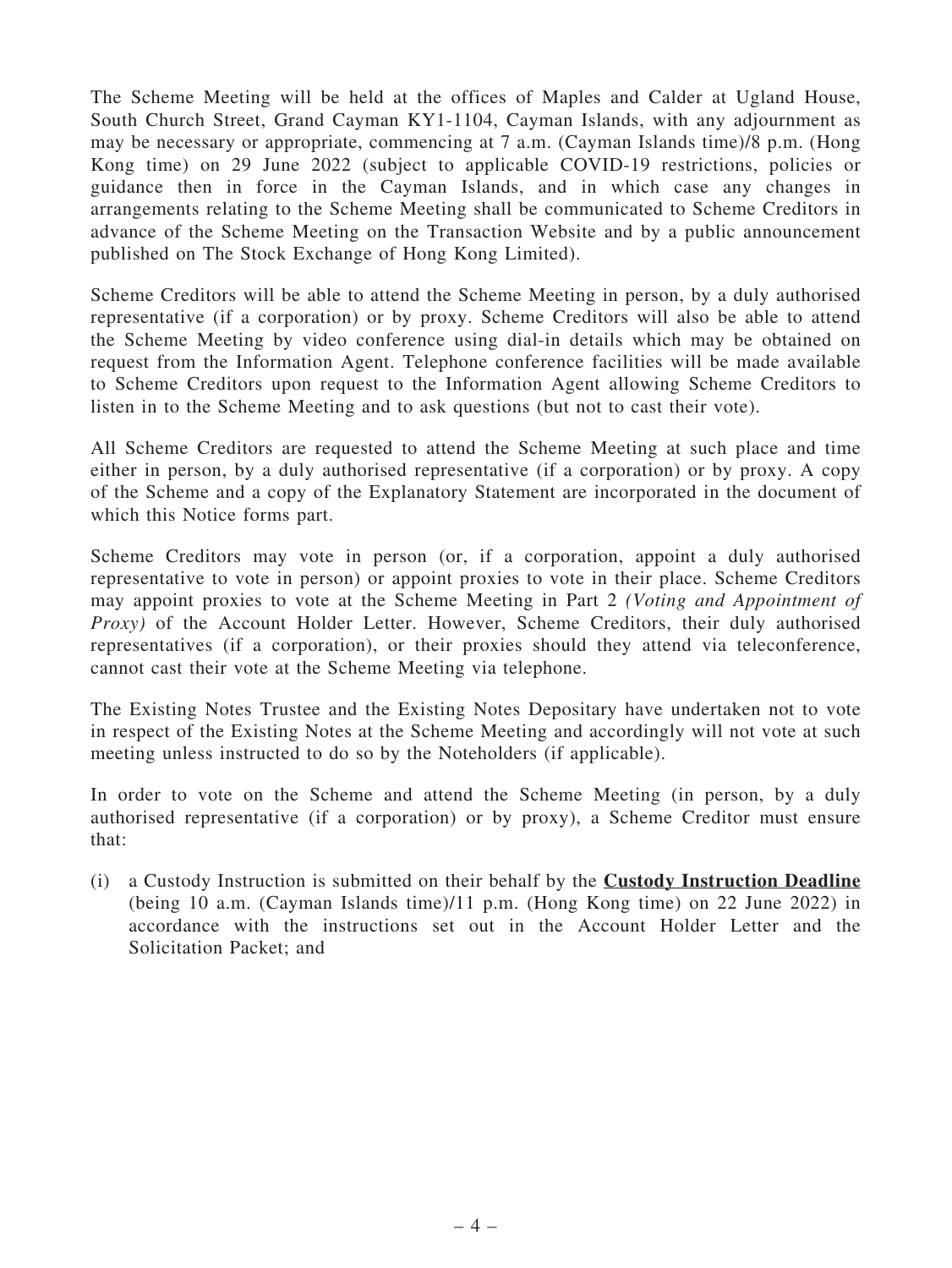(ii) the Account Holder Letter, including in particular Part 1 and Part 2 of the Account Holder Letter, has been duly completed and submitted to and received by the Information Agent via the Transaction Website by no later than the Voting Deadline (being 10 a.m. (Cayman Islands time)/11 p.m. (Hong Kong time) on 27 June 2022) in accordance with the instructions set out in the Account Holder Letter and the Solicitation Packet.

Each Scheme Creditor (or, if a corporation, its duly authorised representative) or its proxy intending to attend the Scheme Meeting will be required to register its attendance at the Scheme Meeting no later than one hour prior to the scheduled start time of the Scheme Meeting. Registration at the Scheme Meeting will commence at 6 a.m. (Cayman Islands time)/7 p.m. (Hong Kong time) on 29 June 2022.

Any Scheme Creditor or its proxy attending the Scheme Meeting in person must produce a duplicate copy of the Account Holder Letter validly completed and submitted on behalf of that Scheme Creditor together with evidence of personal identity (being a valid original passport or other original government-issued photographic identification) and, in the case of the corporation, evidence of corporate authority (for example, a valid power of attorney and/ or board resolutions) and at the registration desk no later than one hour before the scheduled time of the Scheme Meeting. If the appropriate personal identification and authorisation evidence is not produced, that person may not be permitted to attend, or vote at, the Scheme Meeting.

Copies of the Scheme, the Explanatory Statement and the Solicitation Packet (including the Account Holder Letter to be completed by all Scheme Creditors) are available to download from the Transaction Website (https://sites.dfkingltd.com/modernland).

Pursuant to the Scheme Convening Order, the Court appointed Mr. Cleveland Stewart, Senior Vice President of MaplesFS Limited, or, failing him, another representative of MaplesFS Limited, to act as the Chairperson of the Scheme Meeting and directed the Chairperson in their capacity as the Chairperson of the Scheme Meeting to report the results of the Scheme Meeting to the Court within three (3) days of the date of the Scheme Meeting. The results of the Scheme Meeting will also be made available on the Transaction Website and will be the subject of a public announcement to be published on The Stock Exchange of Hong Kong Limited.